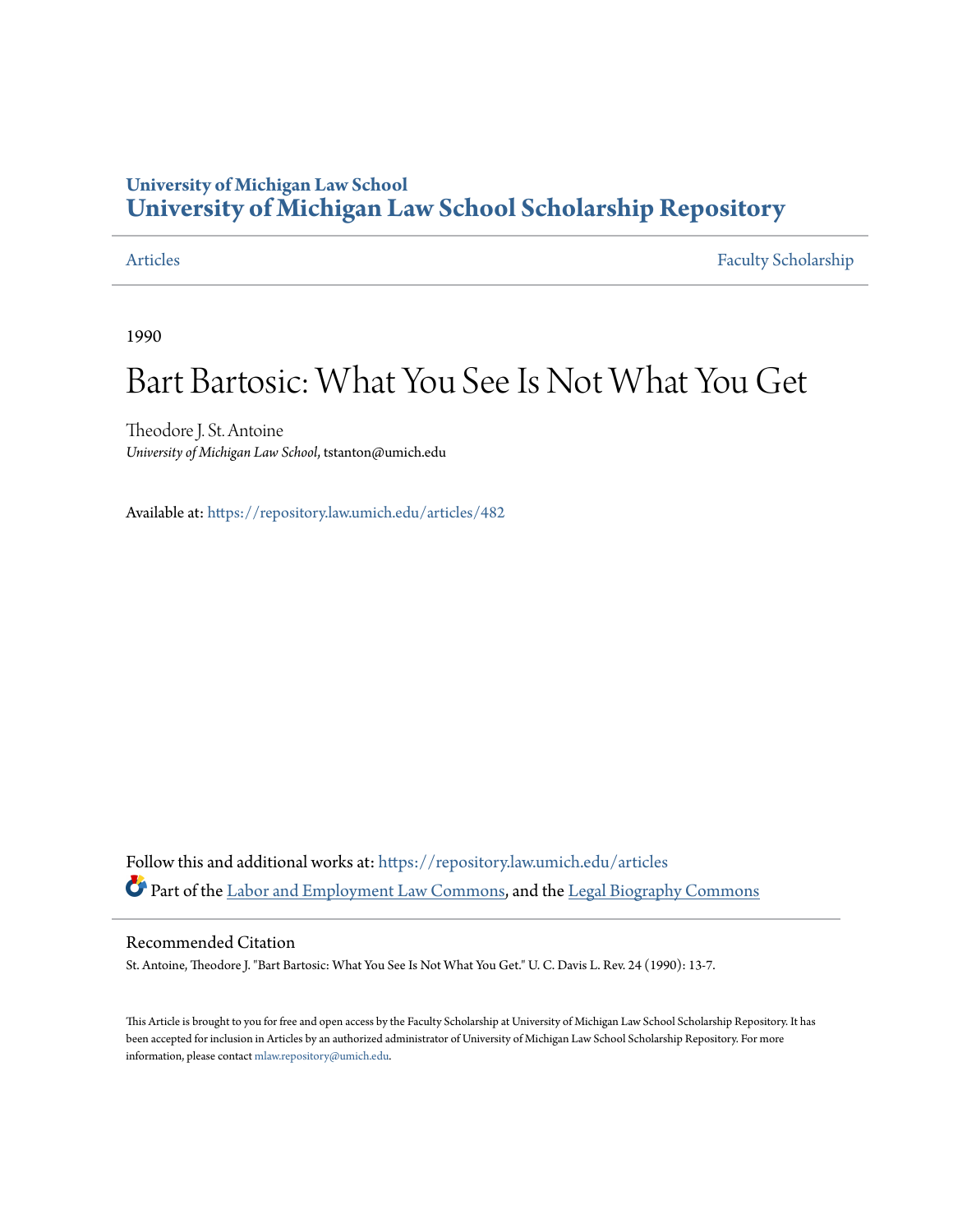### BART BARTOSIC: WHAT **YOU SEE** Is NOT WHAT You GET *TheodoreJ. St. Antoine\**

With "Bart" Bartosic, what you see is not necessarily what you get. Anyone even vaguely acquainted with him knows I am not talking about duplicity; on occasion, Bart can be almost painfully forthright. Nonetheless, on first meeting, most persons are likely to view him as the very soul of *politesse* **-** perhaps actually too deferential and accommodating. **Yet** behind that beguiling exterior can be found a backbone of cast iron, a mind like a steel trap, and (to extend the metallic figure) a willingness, when the situation demands, to be as hard as nails in dealing with either ideas or people.

**<sup>I</sup>**worked for Bart in my first full-time job as a lawyer in the late 1950s. He was the staff director of a novel instrument of equity, a tripartite "board of monitors" that was set up by the federal district court in the District of Columbia to try to ride herd on jimmy Hoffa and the Teamsters Union, following Hoffa's disputed election as president of the international.' The Teamsters thought they had the impartial chair of the board in their hip pocket because he was an old-line union attorney who had briefly represented the Teamsters themselves. But Hoffa, displaying a total lack of diplomacy, as well as of the natural cunning with which he was often erroneously credited, managed in a series of face-toface confrontations to so provoke the chair's Irish temper that the latter, abandoning nearly all claims to impartiality, set out to bring Hoffa to heel, if not to bring him down.

Bart reacted in character. Like me, he was making his first fulltime foray as a lawyer into the "real world" outside academia. That did not deter him, however, from remonstrating with his strong-willed, impulsive chief. "But sir," he declared in his precise, measured tones, "under the consent decree establishing the board, we have no authority to *order* the Teamsters to do anything; we can only *recommend."* "All right, then," came the growling rejoinder, "take this down instead: *'Order* of Recommendation No. **1'. . .** ." Bart was enough of a realist to bow to the inevitable, and the board soon became famous for sev-

<sup>\*</sup> Degan Professor of Law, The University of Michigan Law School.

*I See* English v. Cunningham, 269 F.2d 517 (D.C. Cir), *cert. denied,* 361 U.S. 897 (1959).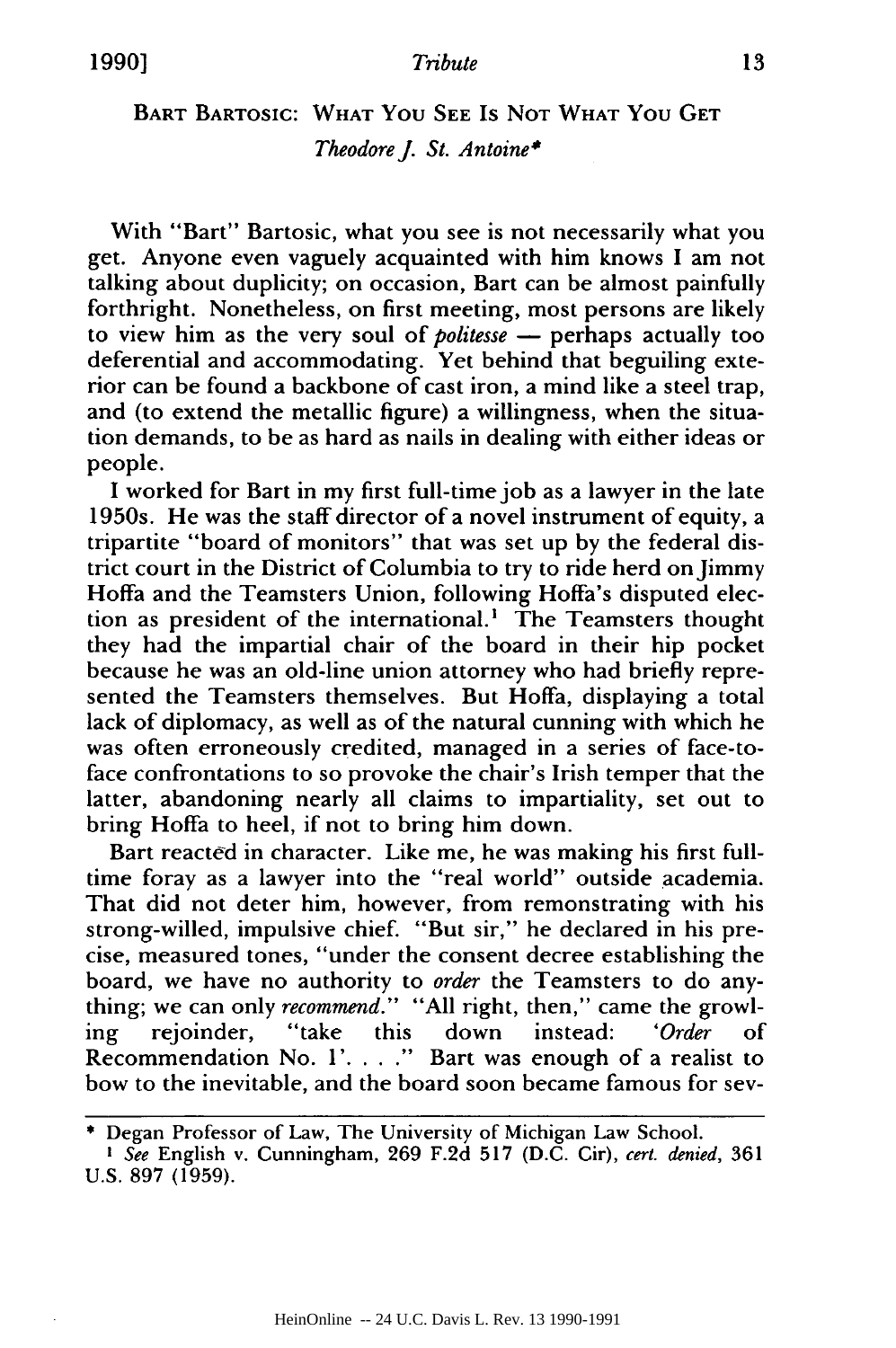eral dozen "orders of recommendation" covering many aspects of the Teamsters' structure and procedures. Somewhat surprisingly, the union complied voluntarily with a substantial number of these recommendations, much to the benefit, I like to think, of the organization and its members. Eventually, some of our "orders" cut too close to the bone and Hoffa and his cohorts balked. That led to another round of litigation in which the District of Columbia Circuit ultimately vindicated Bart's judgment: the Board had frequently sought to order when it could only recommend.

Two incidents related to the monitorship, one trivial and one significant, epitomize for me the polar elements of Bart's person $ality$ — his gentleness and his toughness. Once Bart and I were in the office together, assembling a mass of papers. He was operating a heavy-duty stapler. I made some small request or offered some suggestion; I have long since forgotten what. Bart bore down on the stapler and at the same time uttered a loud and forceful, "No!" He immediately turned to me, obviously distressed: "I'm sorry, Ted, I didn't mean to seem so emphatic. It was only my pressure on the stapler that made me sound that way!"

Much more serious was a career decision Bart made a year or so later. After his stint with the Board of Monitors, he returned briefly to the Washington headquarters of the National Labor Relations Board. And then Jimmy Hoffa, who sometimes (but rarely) knew what was good for him, offered Bart a position as counsel for the Teamsters. Even though Bart would not be going directly from the monitors to the union, I knew his old boss would regard the move akin to high treason, and I told Bart so. In addition, Bart was by now harboring thoughts of an eventual return to law teaching, and we were not so far removed from the McCarthy witch-hunt era but what I feared he might jeopardize his chances with the more timorous schools by an association with the much-maligned Teamsters. I am sure Bart gave my worries all of a moments consideration, and then, as the grand nonrespecter of persons he has always been, he did what he thought he should do. Two million Teamster members were the beneficiaries of a dozen years of his impeccable lawyering.

Curiously, I feel I have been less in touch with Bart's day-to-day activities since he joined me in the academic world in 1971, even though he spent his first decade at Wayne State Law School in Detroit, a mere forty-five miles from Ann-Arbor, and provided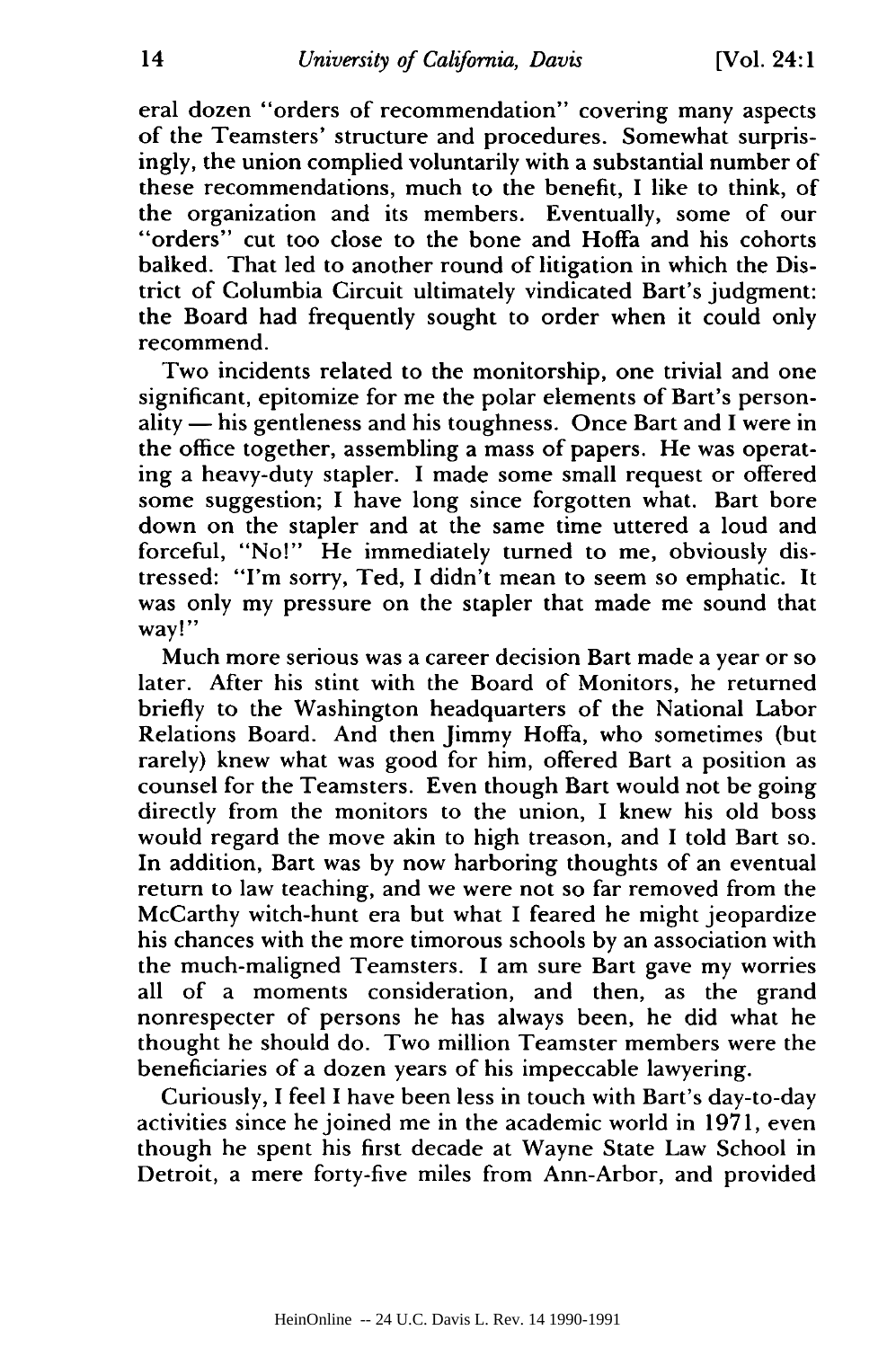#### **1990**] Tribute

Michigan Law School students with some much-applauded guest teaching. Our relations became more attenuated when he moved to the Coast in 1980, but tales of his prowess as Dean at Davis drifted back from time to time — and confirmed the continuing validity of my thesis concerning his dual hallmarks of gentleness and toughness.

Fortunately, Bart's writings have enabled me to keep abreast of his thinking over the years. The work reflects the man. He does not shrink from tackling the largest, most overarching conceptual themes. Yet he is not above dealing with the practitioner's more mundane concerns. He exhibits the deepest compassion for the disadvantaged. At the same time he can be scathing in his denunciation of shoddy performance, even at the highest levels.

In three substantial articles, Bart, either alone or in collaboration with Professor Gary Minda of Brooklyn Law School, has analyzed the output of the Burger Court from its earliest days to its conclusion. The verdict has often been harsh: "Most of the present Court's significant labor opinions are wanting in logic, style and grace."<sup>2</sup> There has been a persistent complaint. The decisions are "murky and mediocre because the Supreme Court lacks a consistent and coherent theory of labor law. $13$  And finally, "if there is one single theme that characterizes the labor law legacy of the Burger Court, it is the failure of imagination and vision in deciding labor law policy."4

Perhaps Bart and his co-author are the most focused and eloquent in decrying the "lack of consensus during the Burger Court era on affirmative action doctrine."5 They attribute this failure to the conflict between those who believe that affirmative action must be confined to "remedying individual discriminatory acts" and those who believe it should extend to "vindicating group rights and . . . correct [ing] societal patterns of injustice." $6$  They propose a more factually based approach:

Instead of choosing between abstract models, the Court should be focusing more of its attention on the realities of racism

<sup>&</sup>lt;sup>2</sup> Bartosic, *The Supreme Court, 1974 Term: The Allocation of Power in Deciding Labor Law Policy,* 62 VA. L. REV. 533, 600 (1976).

**<sup>3</sup>**Bartosic & Minda, *Labor Law Myth in the Supreme Court, 1981 Term: A Plea for Realistic and Coherent Theory,* 30 UCLA L. REV. 271, 326 (1982).

<sup>4</sup> Bartosic & Minda, *The Labor Law Legacy of the Burger Court's Last Term: A Failure of Imagination and Vision,* 28 **ARIZ.** L. REV. 533, 591 (1986).

**<sup>5</sup>***Id.* at 553.

**<sup>6</sup>** *Id.*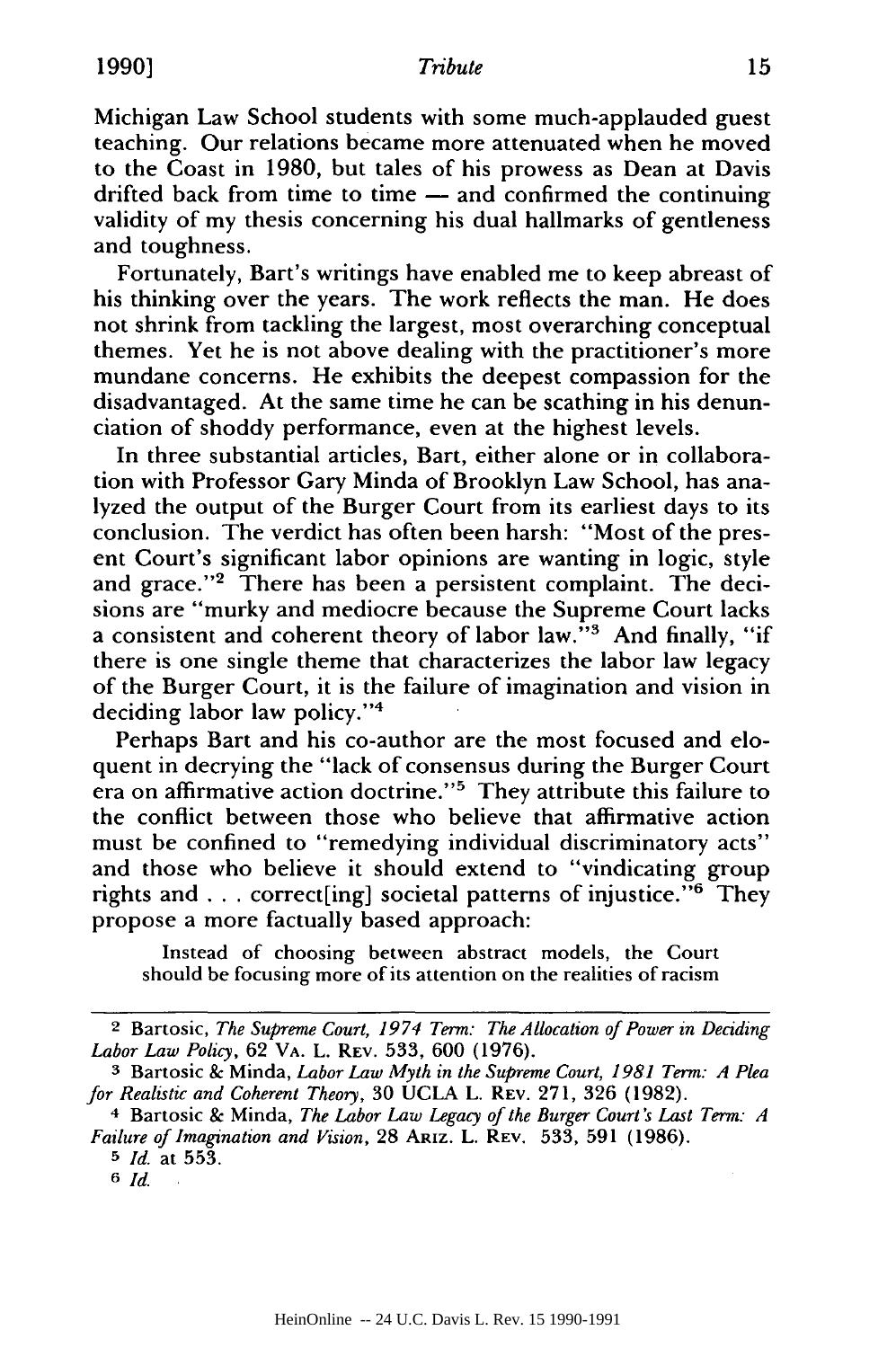and racial hierarchy. Much of the discussion on affirmative action in the Supreme Court simply ignores the stark realities besetting blacks and Hispanics in American society.<sup>7</sup>

Quite correctly, the authors close by observing that the Burger Court produced no "authoritative pronouncement" in seventeen years on the most "significant and serious questions posed by race-conscious affirmative action."<sup>8</sup> The contrast with the Warren Court's handling of school segregation<sup>9</sup> and reapportionment<sup>10</sup> is indeed striking. But in fairness I think the moral dilemma of affirmative action cuts far deeper among fair-minded people, and the public is much less ready here to follow the lead of the Supreme Court.

On a less heroic but still vital level, Bart has had a great deal to say about the effective enforcement of substantive rights. He accurately identifies procedural delay and inadequate remedies as the "principal stumbling block[s]" to effectuation of national labor policy, and calls for a new labor court to review NLRB decisions and for increased use of the contempt power as the solutions. **"** I heartily endorse the latter proposal, having never understood the reluctance of both the Labor Board and the courts to put some flagrant and persistent management (and union) malefactors behind bars just because they wear white collars. But I am still convinced there is a genuine value in having the decisions of specialists reviewed by generalists  $-$  especially if the latter are more likely to be considered the more prestigious appointments  $-$  and so I remain skeptical about Bart's labor court. Lastly, in keeping with his emphasis upon the actualization of theoretically available claims, Bart and a former colleague from active practice have written one of the most comprehensive and persuasive statements in support of the expansion of group legal services for the middle class, particularly for workers through col-

**<sup>7</sup>***Id.* at 555.

*<sup>8</sup> Id.* at 591.

*<sup>9</sup> See* Brown v. Board of Educ., 347 U.S. 483 (1954) (unanimously decided).

*<sup>10</sup>See* Reynolds v. Sims, 377 U.S. 533 (1964) (with only Harlan, J., dissenting).

**I I** Bartosic, *Labor Law Reform* **-** *The NLRB* and *a Labor Court,* 4 **GA.** L. REV. 647 (1970); Bartosic & Lanoff, *Escalating the Struggle against Taft-Hartley Contemnors,* 39 U. **CHi.** L. REV. 255, 255 (1972); *see also* Bartosic & Minda, *Union Fiduciaries, Attorneys, and Conflicts of Interest,* 15 U.C. DAVIS L. REV. 227 (1981) (advocating an independent regulatory agency to administer the Labor-Management Reporting and Disclosure Act).